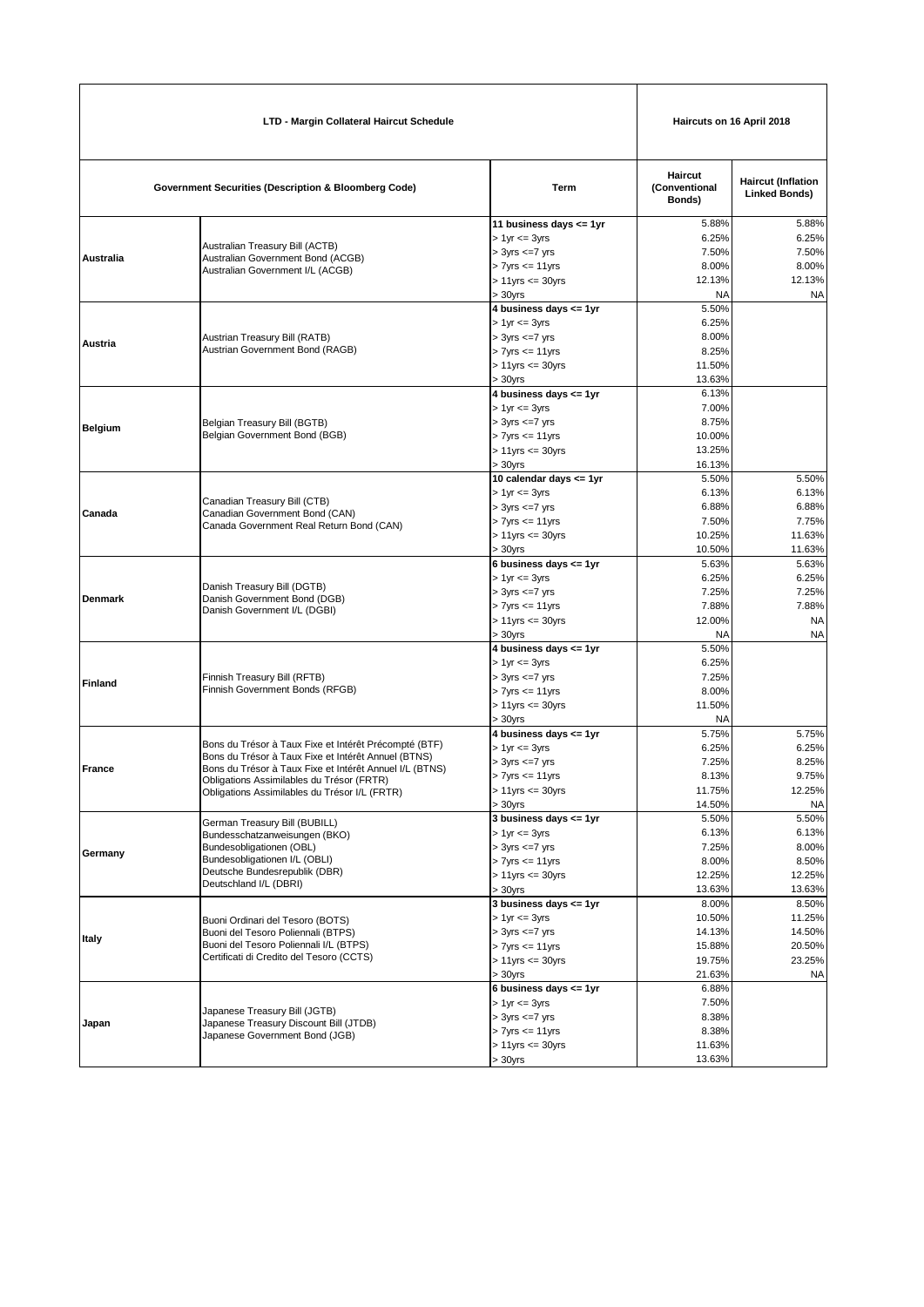| <b>Government Securities (Description &amp; Bloomberg Code)</b> |                                                                                                                           | Term                        | Haircut<br>(Conventional<br>Bonds) | <b>Haircut (Inflation</b><br><b>Linked Bonds)</b> |
|-----------------------------------------------------------------|---------------------------------------------------------------------------------------------------------------------------|-----------------------------|------------------------------------|---------------------------------------------------|
|                                                                 |                                                                                                                           | 5 business days <= 1yr      | 5.88%                              |                                                   |
|                                                                 |                                                                                                                           | $> 1$ yr $<= 3$ yrs         | 6.50%                              |                                                   |
| Luxembourg                                                      | Luxembougois Government Bonds (LGB)                                                                                       | $> 3yrs \leq 7yrs$          | 7.38%                              |                                                   |
|                                                                 |                                                                                                                           | $> 7$ yrs $<= 11$ yrs       | 8.13%                              |                                                   |
|                                                                 |                                                                                                                           | $> 11$ yrs $<= 30$ yrs      | 11.38%                             |                                                   |
|                                                                 |                                                                                                                           | $> 30$ yrs                  | 13.63%                             |                                                   |
|                                                                 |                                                                                                                           | 10 business days $\leq$ 1yr | 5.87%                              |                                                   |
|                                                                 |                                                                                                                           | $> 1$ yr $<= 3$ yrs         | 6.13%                              |                                                   |
| Netherlands                                                     | Dutch Treasury Certificate (DTB)                                                                                          | $> 3yrs \leq -7yrs$         | 7.25%                              |                                                   |
|                                                                 | Dutch Government Bond (NETHER)                                                                                            | $> 7$ yrs $\leq 11$ yrs     | 7.50%                              |                                                   |
|                                                                 |                                                                                                                           | $> 11$ yrs $<= 30$ yrs      | 11.63%                             |                                                   |
|                                                                 |                                                                                                                           | $> 30$ yrs                  | 12.38%                             |                                                   |
|                                                                 |                                                                                                                           | 9 business days <= 1yr      | 5.50%                              |                                                   |
|                                                                 |                                                                                                                           | $> 1$ yr $\leq$ 3yrs        | 6.50%                              |                                                   |
|                                                                 | Norwegian Treasury Bill (NGTB)                                                                                            | $>$ 3yrs $\leq$ 7 yrs       | 7.50%                              |                                                   |
| Norway                                                          | Norwegian Government Bond (NGB)                                                                                           | $> 7$ yrs $\leq 11$ yrs     | 8.88%                              |                                                   |
|                                                                 |                                                                                                                           | $> 11$ yrs $\leq 30$ yrs    | <b>NA</b>                          |                                                   |
|                                                                 |                                                                                                                           | $> 30$ yrs                  | <b>NA</b>                          |                                                   |
|                                                                 |                                                                                                                           | 3 business days $\leq$ 1yr  | 7.88%                              |                                                   |
|                                                                 |                                                                                                                           | $> 1$ yr $<= 3$ yrs         | 10.63%                             |                                                   |
|                                                                 | Spanish Letras del Tesoro (SGLT)                                                                                          | $> 3yrs \leq -7yrs$         | 14.38%                             |                                                   |
| Spain                                                           | Spanish Government Bond (SPGB)                                                                                            | $> 7$ yrs $<= 11$ yrs       | 16.63%                             |                                                   |
|                                                                 |                                                                                                                           | $> 11$ yrs $<= 30$ yrs      | 22.38%                             |                                                   |
|                                                                 |                                                                                                                           | $> 30$ yrs                  | 23.88%                             |                                                   |
|                                                                 | Swedish Treasury Bill (SWTB)<br>Swedish Government Bond (SGB)<br>Swedish Government I/L (SGBI)                            | 4 business days <= 1yr      | 5.38%                              | 6.00%                                             |
|                                                                 |                                                                                                                           | $> 1$ yr $<= 3$ yrs         | 6.25%                              | 6.88%                                             |
|                                                                 |                                                                                                                           | $> 3$ yrs $\leq$ =7 yrs     | 7.50%                              | 7.50%                                             |
| Sweden                                                          |                                                                                                                           | $> 7$ yrs $\leq 11$ yrs     | 8.13%                              | 8.13%                                             |
|                                                                 |                                                                                                                           | $> 11$ yrs $<= 30$ yrs      | 11.88%                             | 11.88%                                            |
|                                                                 |                                                                                                                           | $> 30$ yrs                  | <b>NA</b>                          | <b>NA</b>                                         |
|                                                                 |                                                                                                                           | 3 business days $\leq$ 1yr  | 5.88%                              |                                                   |
|                                                                 | Swiss Treasury Bill (SWISTB)<br>Swiss Government Bond (SWISS)                                                             | $> 1$ yr $<= 3$ yrs         | 6.13%                              |                                                   |
|                                                                 |                                                                                                                           | $>$ 3yrs $\leq$ 7 yrs       | 7.00%                              |                                                   |
| <b>Switzerland</b>                                              |                                                                                                                           | $> 7$ yrs $\leq 11$ yrs     | 7.75%                              |                                                   |
|                                                                 |                                                                                                                           | $> 11$ yrs $\leq 30$ yrs    | 13.75%                             |                                                   |
|                                                                 |                                                                                                                           | $> 30$ yrs                  | 14.63%                             |                                                   |
|                                                                 |                                                                                                                           | 9 business days <= 1yr      | 5.50%                              | 5.50%                                             |
|                                                                 |                                                                                                                           | $> 1$ yr $\leq$ 3yrs        | 6.25%                              | 6.25%                                             |
|                                                                 | United Kingdom Treasury Bill (UKTB)                                                                                       | $> 3yrs \leq -7yrs$         | 7.50%                              | 8.50%                                             |
| <b>United Kingdom</b>                                           | United Kingdom Gilt (UKT)<br>United Kingdom Index Linked Gilt (UKTI)                                                      | $> 7$ yrs $<= 11$ yrs       | 8.25%                              | 10.00%                                            |
|                                                                 |                                                                                                                           | $> 11$ yrs $<= 30$ yrs      | 11.25%                             | 13.13%                                            |
|                                                                 |                                                                                                                           | $>30$ yrs                   | 13.50%                             | 17.13%                                            |
|                                                                 |                                                                                                                           | 3 business days <= 1yr      | 5.50%                              | 5.88%                                             |
|                                                                 | United States Treasury Bill (B)<br>United States Treasury Bond (T)<br>United States Treasury Inflation Indexed Bond (TII) | $> 1$ yr $<= 3$ yrs         | 6.63%                              | 7.63%                                             |
| <b>United States</b>                                            |                                                                                                                           | $> 3yrs \leq -7yrs$         | 8.00%                              | 8.25%                                             |
|                                                                 |                                                                                                                           | $> 7$ yrs $<= 11$ yrs       | 8.75%                              | 10.00%                                            |
|                                                                 |                                                                                                                           | $> 11$ yrs $<= 30$ yrs      | 12.50%                             | 16.00%                                            |
|                                                                 |                                                                                                                           | $> 30$ yrs                  | <b>NA</b>                          | <b>NA</b>                                         |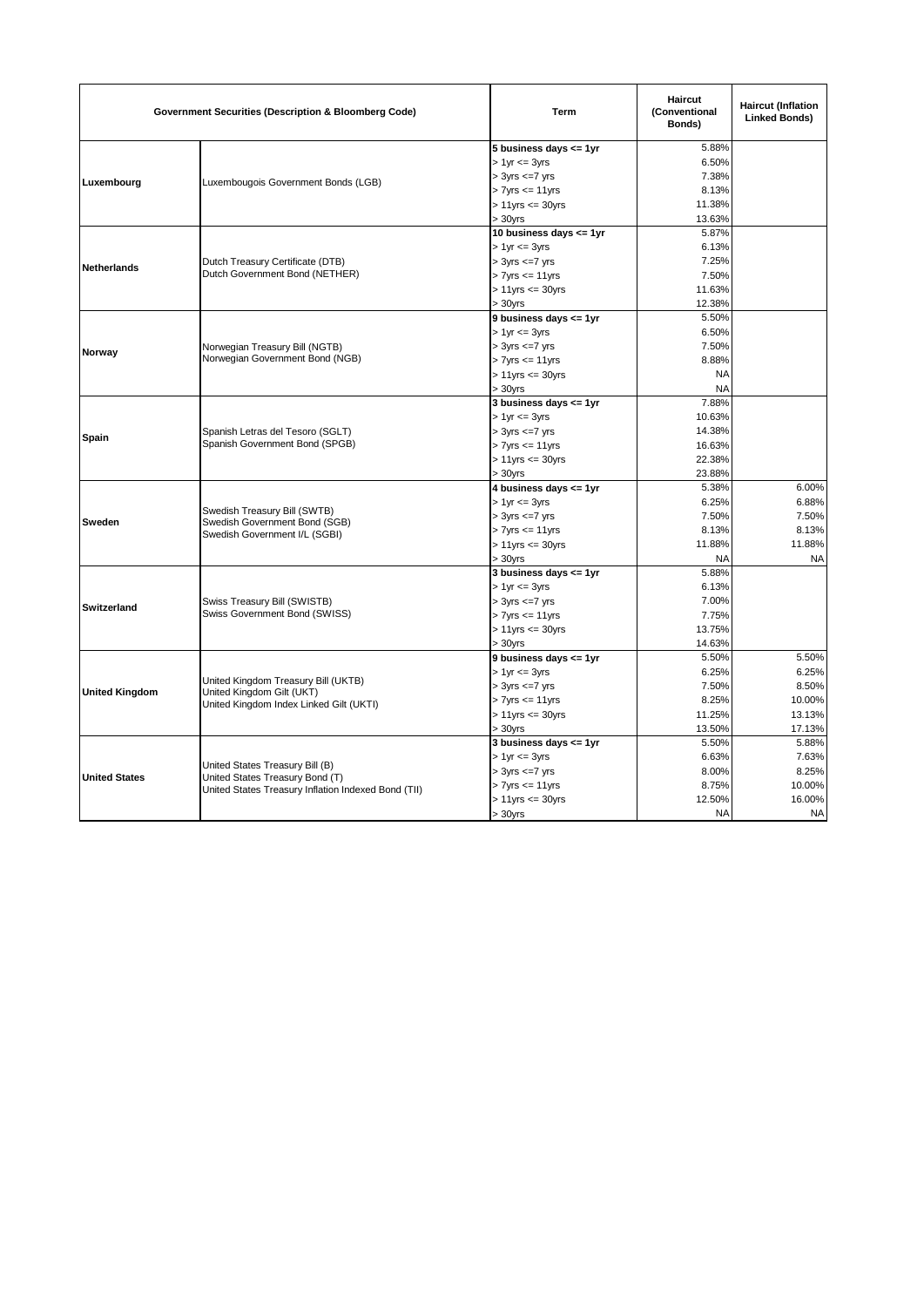|               | <b>Mortgage Backed Securities</b><br>(Description & Bloomberg Code) | <b>Term Since Issue</b> | <b>Haircut</b> |
|---------------|---------------------------------------------------------------------|-------------------------|----------------|
|               |                                                                     | New $(0 - 30$ months)   | 17.25%         |
| <b>US MBS</b> | General National Mortgage Association (GNMA)                        | Medium (30- 60 months)  | 19.75%         |
|               |                                                                     | Seasoned (> 60 months)  | <b>NA</b>      |

 $\overline{\phantom{0}}$ 

|                     | <b>Government Agencies</b><br>(Description & Bloomberg Code)                                                                     | <b>Term</b>              | Haircut   |
|---------------------|----------------------------------------------------------------------------------------------------------------------------------|--------------------------|-----------|
| <b>EUR Agencies</b> | Kreditanstalt für Wiederaufbau (KFW)<br><b>FMS Wertmanagement (FMSWER)</b>                                                       | 3 business days <= 1yr   | 5.88%     |
|                     |                                                                                                                                  | $> 1$ yr $\leq$ 3yrs     | 6.13%     |
|                     |                                                                                                                                  | $> 3yrs \leq -7yrs$      | 7.00%     |
|                     |                                                                                                                                  | $> 7$ yrs $\leq 11$ yrs  | 7.88%     |
|                     |                                                                                                                                  | $> 11$ yrs $\leq 30$ yrs | 14.63%    |
|                     |                                                                                                                                  | $>30$ vrs                | <b>NA</b> |
|                     | Federal National Mortgage Association (FNMA)<br>Federal Home Loan Mortgage Corporation (FHLMC)<br>Federal Home Loan Banks (FHLB) | 3 business days <= 1yr   | 6.00%     |
| <b>US Agencies</b>  |                                                                                                                                  | $> 1$ yr $\leq$ 3yrs     | 6.75%     |
|                     |                                                                                                                                  | $> 3yrs \leq -7yrs$      | 8.38%     |
|                     |                                                                                                                                  | $> 7$ yrs $\leq 11$ yrs  | 9.25%     |
|                     |                                                                                                                                  | $> 11$ yrs $\leq 30$ yrs | 12.50%    |
|                     |                                                                                                                                  | $>30$ vrs                | <b>NA</b> |

| <b>Other Stipulations</b>    |                   |                                                                                                                                                                                                                                                                                                                                                                                                                                                                                                            |  |  |  |
|------------------------------|-------------------|------------------------------------------------------------------------------------------------------------------------------------------------------------------------------------------------------------------------------------------------------------------------------------------------------------------------------------------------------------------------------------------------------------------------------------------------------------------------------------------------------------|--|--|--|
|                              |                   | A 5.25% incremental FX haircut has been applied to all non-cash securities in the schedule above, regardless of the<br>currency of the asset.<br>Using the grid below, LCH will apply a further incremental FX haircut in any instances where (i) there is a mismatch<br>between the main currency of risk on the cleared positions and currency of collateral (cash and non-cash) and (ii) the<br>implied FX haircut using the grid is greater than the 5.25% already applied to the non-cash securities. |  |  |  |
|                              |                   | Liability Currency                                                                                                                                                                                                                                                                                                                                                                                                                                                                                         |  |  |  |
|                              |                   | <b>USD</b><br><b>EUR</b><br><b>GBP</b>                                                                                                                                                                                                                                                                                                                                                                                                                                                                     |  |  |  |
|                              |                   | 4.0%<br><b>USD</b><br>0.0%<br>4.8%                                                                                                                                                                                                                                                                                                                                                                                                                                                                         |  |  |  |
|                              | FX (Cash &        | <b>EUR</b><br>4.1%<br>0.0%<br>3.7%                                                                                                                                                                                                                                                                                                                                                                                                                                                                         |  |  |  |
| <b>Haircuts</b>              | Non-Cash)         | <b>GBP</b><br>5.0%<br>3.8%<br>0.0%                                                                                                                                                                                                                                                                                                                                                                                                                                                                         |  |  |  |
|                              |                   | 6.5%<br><b>AUD</b><br>5.5%<br>5.5%                                                                                                                                                                                                                                                                                                                                                                                                                                                                         |  |  |  |
|                              |                   | <b>CHF</b><br>5.2%<br>4.2%<br>5.9%                                                                                                                                                                                                                                                                                                                                                                                                                                                                         |  |  |  |
|                              |                   | <b>JPY</b><br>4.4%<br>5.9%<br>8.0%                                                                                                                                                                                                                                                                                                                                                                                                                                                                         |  |  |  |
|                              |                   | <b>SEK</b><br>5.0%<br>3.3%<br>5.4%                                                                                                                                                                                                                                                                                                                                                                                                                                                                         |  |  |  |
|                              |                   | <b>DKK</b><br>4.1%<br>0.1%<br>3.7%                                                                                                                                                                                                                                                                                                                                                                                                                                                                         |  |  |  |
|                              |                   | 5.0%<br><b>NOK</b><br>3.9%<br>4.6%                                                                                                                                                                                                                                                                                                                                                                                                                                                                         |  |  |  |
|                              |                   | CAD<br>4.1%<br>4.3%<br>4.2%                                                                                                                                                                                                                                                                                                                                                                                                                                                                                |  |  |  |
|                              |                   |                                                                                                                                                                                                                                                                                                                                                                                                                                                                                                            |  |  |  |
|                              | <b>Additional</b> | Certain collateral can at times be subject to additional haircuts above those stated. Members lodging this collateral will be<br>contacted directly as appropriate, and further detail can be obtained by contacting LCH.                                                                                                                                                                                                                                                                                  |  |  |  |
|                              |                   | Government securities must be issued in the home country of the issuer and be denominated in the domestic currency to<br>be acceptable.                                                                                                                                                                                                                                                                                                                                                                    |  |  |  |
| <b>Market of Issue</b>       |                   | Government agencies and securities issued under Government Credit Guarantee Schemes must both be issued in the<br>home country of the issuer and be denominated in the domestic currency to be acceptable. These instrument categories<br>are maintained using ISIN lists.                                                                                                                                                                                                                                 |  |  |  |
| <b>Maximum Term Maturity</b> |                   | Haircuts have been set appropriately to reflect the maximum term maturity for each issuer at the time of review. Any new<br>issuances of maturity greater than those at review will need to be assessed before being accepted as margin collateral.                                                                                                                                                                                                                                                        |  |  |  |
|                              |                   | Further, where haircuts have not been set for the >30yrs bucket the maximum eligible maturities are as follows.                                                                                                                                                                                                                                                                                                                                                                                            |  |  |  |
|                              |                   | Conventional Bonds maximum eligible term:<br>Australia: 30 yrs<br>Denmark: 30 yrs<br>Finland: 30 yrs<br>Norway: 11 yrs<br>Sweden: 30 yrs<br>United States: 30 yrs                                                                                                                                                                                                                                                                                                                                          |  |  |  |
|                              |                   | Inflation Linked Bonds maximum eligible term:<br>Australia ILB: 25 yrs<br>Denmark ILB: 11 yrs<br>France ILB: 30 yrs<br>Italy ILB: 30 yrs<br>Sweden ILB: 30 yrs<br>United States ILB: 30 yrs                                                                                                                                                                                                                                                                                                                |  |  |  |
| <b>Excluded Instruments</b>  |                   | Zero coupon bonds, stripped bonds and perpetual bonds.<br>Japanese Govt FRNs and Japanese Govt ILBs                                                                                                                                                                                                                                                                                                                                                                                                        |  |  |  |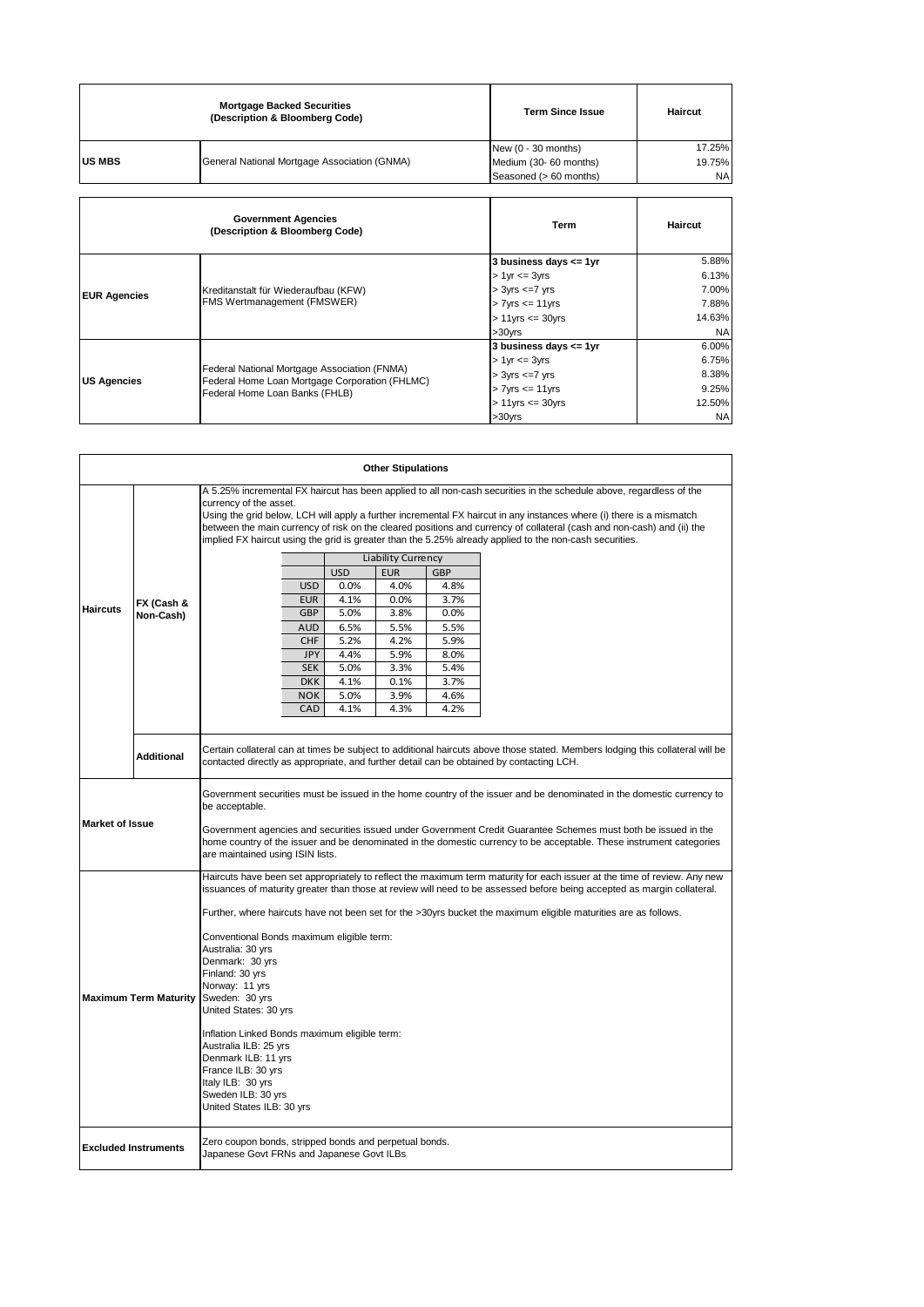| <b>Concentration Controls</b>                                                                                 | In addition to the concentration limits in place upon particular asset types as noted above, LCH reserves the right to<br>manage specific concentrations in margin collateral in all circumstances. Where positions are considered to be<br>excessively concentrated, members will be contacted directly with a view to re-alignment of their portfolio. |
|---------------------------------------------------------------------------------------------------------------|----------------------------------------------------------------------------------------------------------------------------------------------------------------------------------------------------------------------------------------------------------------------------------------------------------------------------------------------------------|
| <b>Swiss Bonds</b>                                                                                            | Swiss Bonds can currently only be accepted via the tri-party service offered at EuroClear and Clearstream.                                                                                                                                                                                                                                               |
| <b>Note</b><br>For current haircuts please go to: https://secure-area.lchclearnet.com/secure area/Default.asp |                                                                                                                                                                                                                                                                                                                                                          |